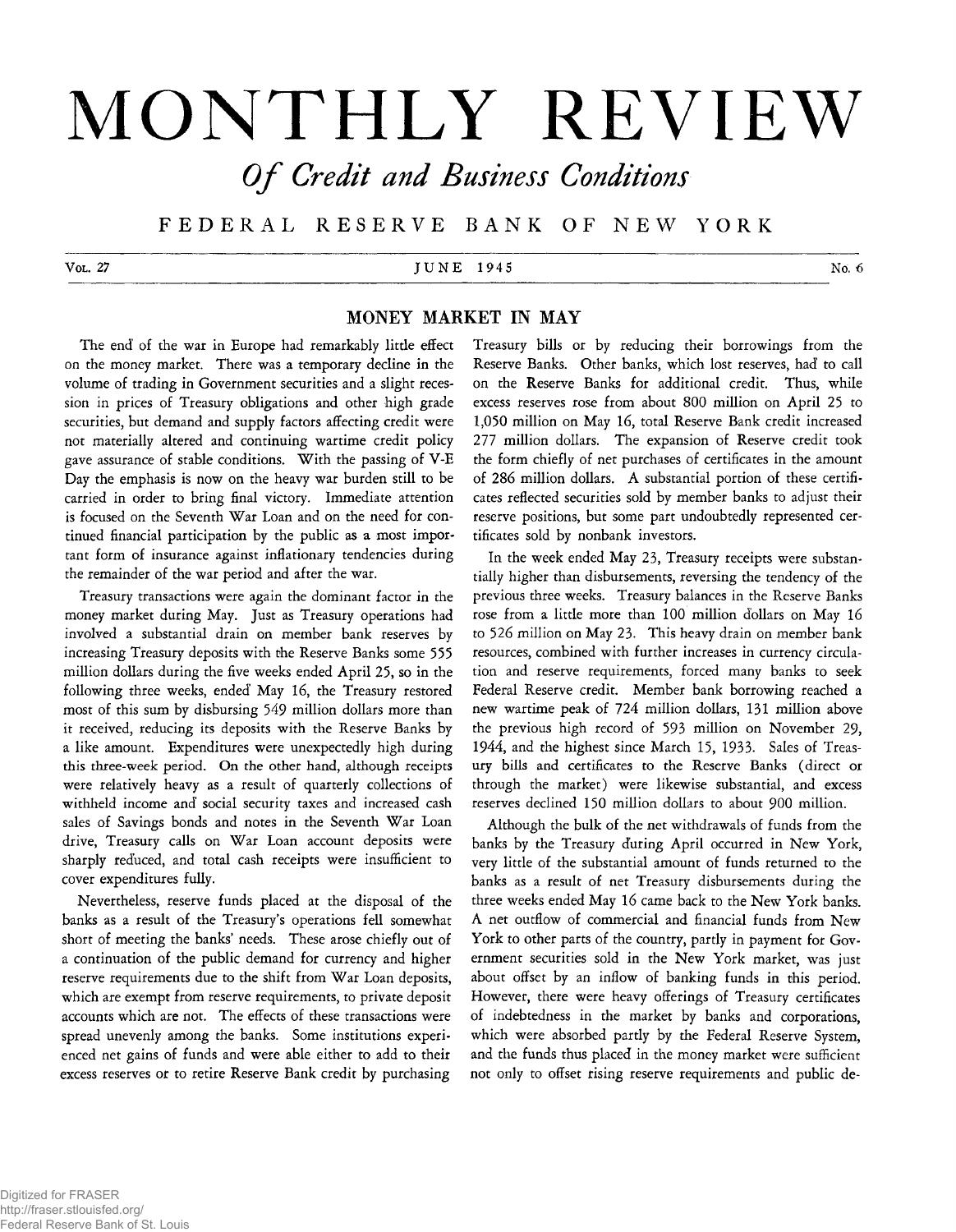mands for currency in the City, but also to ease the reserve position of the New York City banks. In part, these funds were used by some banks to reduce their borrowings from the Reserve Bank, or to purchase Treasury bills, and in part they were used by other banks to augment their holdings of Treasury bonds.

In the week ended May 23, Government disbursements in New York fell about 260 million dollars short of Treasury receipts, which included heavy withdrawals of War Loan deposits. Losses of reserves from other transactions came to another 100 million dollars and reserve requirements increased 36 million. To meet this substantial need for reserve funds, New York City banks sold a large amount of bills and certificates, and borrowed about 160 million dollars from the Reserve Bank.

### **MEMBER BANK BORROWING**

Although total member bank borrowing from the Reserve Banks has reached the highest level since March 1933, borrowings in the New York District have not yet equaled the peak of November 29, 1944, before the Sixth War Loan. In the other eleven Federal Reserve Districts, they were far above the previous wartime high point. Since the decline, in 1943, of excess reserves to relatively small amounts, and the subsequent reduction of Treasury bill holdings which could be readily used to adjust reserve positions, member banks have come to rely more and more on borrowing from the Reserve Banks as a means of meeting temporary needs for reserves. Thus, although the increase in loans and discounts of the Reserve Banks had its inception toward the middle of 1943 (prior to that time they had been nominal), the expansion of member bank borrowing did not reach substantial proportions until the middle of 1944, after *IVz* years of war financing.

The growth of member bank borrowing has been highly irregular. Increases have been most pronounced prior to War Loan drives when member bank reserve requirements are highest and their bill holdings are lowest, and have been followed by sharp declines during War Loans, as the banks utilize the reserves freed by the transfer of deposits from private to War Loan accounts to retire their indebtedness with the Reserve Banks and to build up their Treasury bill portfolios. The general level of member bank borrowings has risen, nevertheless, reflecting the over-all increase in bank deposits and reserve requirements during the war and the drain on their reserves, caused chiefly by the persistent demand for currency.

As illustrated in the chart, the upward trend of member bank borrowings in the eleven other Reserve Districts has been more persistent than in the New York District. The more pronounced fluctuations in New York reflect in large part the fact that a major share of member bank borrowings in the Second Federal Reserve District consists of borrowings by large banks in New York City, Gains and losses of funds in the New York money market are likely to affect a number of these banks at the same time and in the same way, and owing





to the concentration of financial activities in New York, the magnitude of the adjustments necessary to maintain reserves or retire unneeded Reserve Bank credit is great. In other districts where the number of member banks borrowing from the Reserve Banks is substantial, the gains of reserve funds of some banks are frequently offset by the losses of others. Consequently, some member banks may be reducing their indebtedness to the Reserve Banks while other member banks are increasing their borrowings, so that the general level fluctuates less sharply than in New York.

#### **MEMBER BANK CREDIT**

In general, changes in member bank credit in the four weeks ended May 16 continued along the same lines as in previous weeks. The rise in loans to brokers and dealers on Government securities extended by reporting member banks in New York City, which began in the second week of April, continued through May 16 at an accelerated rate. The increase was unusually rapid for a time so far in advance of the issue date for War Loan securities, amounting to 307 million dollars in this four-week period and 475 million since the low point following the Sixth drive (on April  $4$ ). It probably reflected dealer accumulation of Treasury securities, particularly certificates, soon to be exchanged for new issues. Loans on Government securities to other investors were further reduced both in New York and out of town; the decline in New York brought the level to a point slightly below the minimum outstanding prior to the Sixth drive. Thus, all of the increase in loans extended to other than brokers and dealers by New York banks for the purpose of acquiring Government obligations in the Sixth War Loan had been liquidated by May 16. Reflecting activity in the new issue market, loans to brokers and dealers on non-Government securities rose 54 million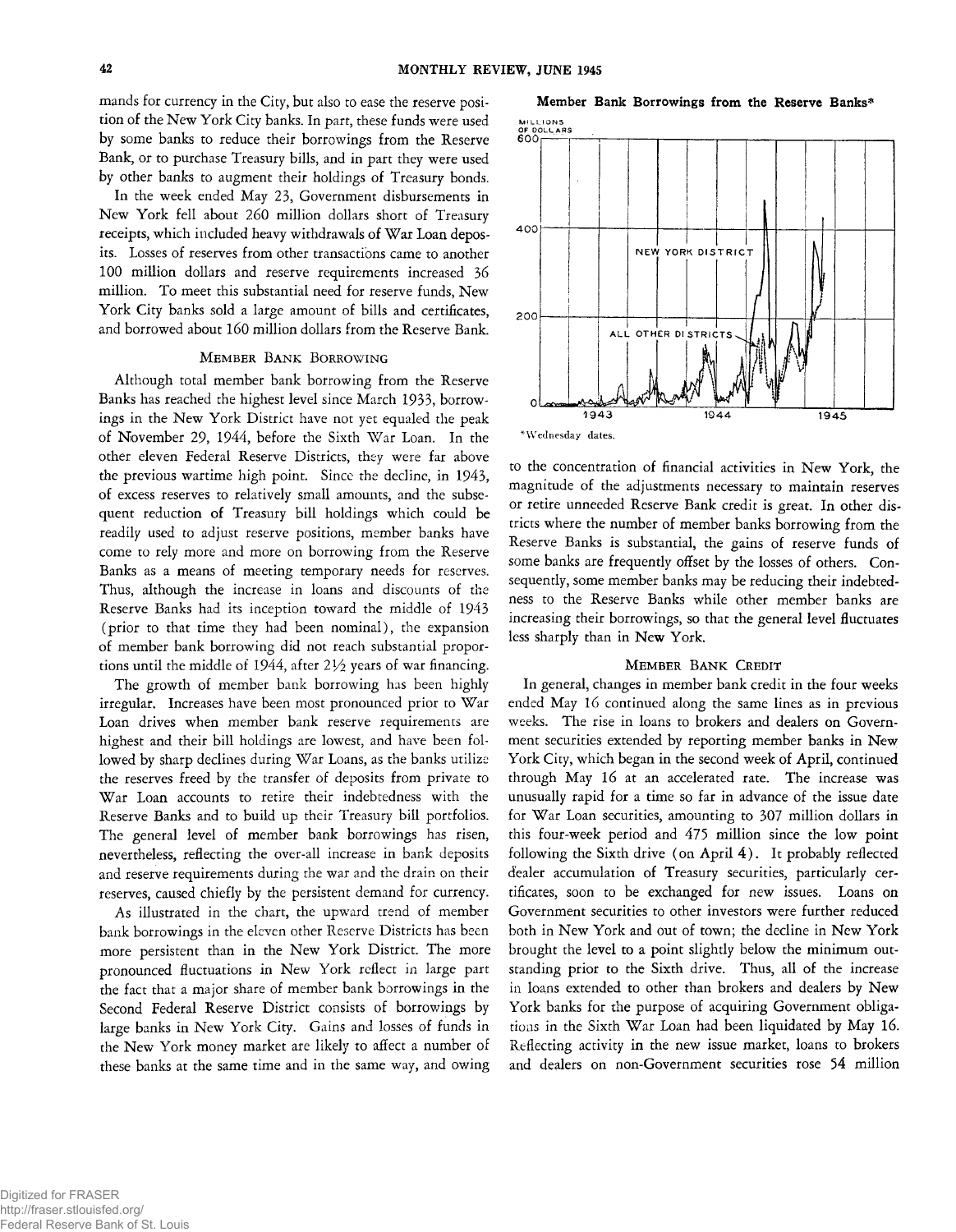dollars for all reporting member banks. Most of this increase occurred among the New York banks. Commercial, industrial, and agricultural loans continued to decline seasonally, reaching the lowest levels since September 1943.

Banks both in New York and 100 other cities made substantial net sales of Treasury bills and certificates of indebtedness and smaller sales of Treasury notes, and added large amounts of bonds to their portfolios. Net purchases of bonds by New York banks were again substantial (141 million dollars) in the week of May 23, and further net sales of other types of Treasury issues were effected'. Bill holdings fell to 117 million dollars, the lowest since April 5, 1939.

## GOVERNMENT SECURITY MARKET

The trend toward higher Treasury bond prices was interrupted during the week of May 9. Following V-E Day, buyers of Government securities retired from the market temporarily, and prices receded moderately for a few days in light trading. Most of the decline was subsequently made up in the week of May 23. The commercial banks continued to expand their holdings of the longer term 2 per cent bonds by selling Treasury certificates, 0.90 per cent notes, and shorter term issues of 2s. Bank selling of certificates reflected adjustment of reserve positions as well as adjustment of portfolios.

#### WARTIME RISE IN DEPOSITS

Despite efforts to raise as much of the required funds as possible through taxes and sales of Government securities to the public, the financing of the war has involved the use of bank credit on a very large scale, which is reflected in the great expansion in bank holdings of Government securities and in the growth of deposits. The increase in demand deposits of individuals, partnerships, and corporations\* for all member banks in the United States, between December 31, 1941, shortly after Pearl Harbor, and March 20, 1945 amounted to 25.7 billion dollars, or 76.5 per cent.

The distribution of the deposit increase among the 12 Federal Reserve Districts, shown in Table I, has been determined mainly by the geographic distribution of Government receipts from taxes and security sales and the geographic distribution of Government disbursements. The growth of bank deposits has been retarded to some extent by withdrawals of deposits in currency, and repayments of loans have also been a factor, but to only a minor degree.

As the table indicates, this District has had the largest growth of private demand deposits of any district, but the percentage increase has been by far the smallest. At the end

**Table I** Increase in Demand Deposits of Individuals, Partnerships, and<br>Corporations of All Member Banks between<br>December 31, 1941 and March 20, 1945

| District                                                                                                                                                                          | Dollar<br>increase in<br>millions                                                                        | Percentage<br>increase                                                                            | Percentage<br>distribution<br>of total                                              |
|-----------------------------------------------------------------------------------------------------------------------------------------------------------------------------------|----------------------------------------------------------------------------------------------------------|---------------------------------------------------------------------------------------------------|-------------------------------------------------------------------------------------|
| $\text{Chicago} \ldots \ldots \ldots \ldots \ldots \ldots \ldots \ldots$<br>Richmond<br>$Minneapolis \ldots \ldots \ldots \ldots \ldots \ldots \ldots$<br>San Francisco<br>Dallas | \$5,135<br>1.145<br>1.291<br>2.144<br>4.035<br>1.290<br>1.064<br>638<br>1.539<br>1.537<br>4.160<br>1.741 | 38.0<br>57.3<br>68.2<br>84.8<br>87.7<br>97.3<br>99.3<br>104.4<br>141.1<br>143.9<br>149.7<br>151.3 | 20.0<br>4.4<br>5.0<br>8.3<br>15.7<br>5.0<br>4.1<br>2.5<br>6.0<br>6.0<br>16.2<br>6.8 |
| $Total \dots \dots \dots \dots \dots \dots \dots$                                                                                                                                 | \$25,719                                                                                                 | 76.5                                                                                              | 100.0                                                                               |

t Adjusted for membership changes.

of 1941, the New York District had 40 per cent of the business and personal demand deposits in the entire country but by March 20, 1945 the percentage had receded' to 31 per cent, the wartime rise of 38 per cent having been too small to maintain the District's prewar position. This situation is accounted for by the relatively small growth of deposits in New York City; the remainder of the District has had a deposit growth at least as rapid as in the country as a whole. Previous issues of this *Review* have drawn attention to the fact that New York City, acting in its role of money market center, has continually raised a larger amount of funds during War Loan drives than the Treasury has subsequently disbursed here. The same situation has evidently prevailed to a lesser extent in the Boston and Philadelphia Districts, but all other districts, notably the southern and western districts, have enlarged their deposits more rapidly than the country as a whole, showing gains ranging from 85 per cent to 151 per cent during the elapsed portion of the war.

The second table shows the wartime increase in time deposits of individuals, partnerships, and corporations (which are composed primarily of savings deposits) for member banks in each of the 12 Federal Reserve Districts. In this case the

**Table II** Increase in Time Deposits of Individuals, Partnerships, and<br>Corporations of All Member Banks between<br>December 31, 1941 and March 20, 1945

| District                                                      | Dollar<br>increase in<br>millions                                                        | Percentage<br>increase                                                                       | Percentage<br>distribution<br>of total                                               |
|---------------------------------------------------------------|------------------------------------------------------------------------------------------|----------------------------------------------------------------------------------------------|--------------------------------------------------------------------------------------|
| New York† <br><b>St. Louis</b><br>Atlanta<br>$San$ Francisco  | \$297<br>1.249<br>338<br>804<br>244<br>127<br>377<br>191<br>268<br>350<br>1.699<br>2.093 | 29.1<br>52.1<br>55.6<br>58.4<br>58.8<br>59.6<br>60.0<br>64.5<br>75.5<br>84.7<br>85.0<br>95.5 | 3.7<br>15.6<br>4.2<br>10.0<br>3.0<br>1.6<br>4.7<br>2.4<br>3.3<br>4.4<br>21.1<br>26.0 |
| $Total \dots \dots \dots \dots \dots \dots \dots \dots \dots$ | \$8.037                                                                                  | 67.5                                                                                         | 100.0                                                                                |

t Adjustedjor membership changes.

<sup>\*</sup> Further reference in this article to demand or time deposits denotes demand or time deposits of individuals, partnerships, and corporations.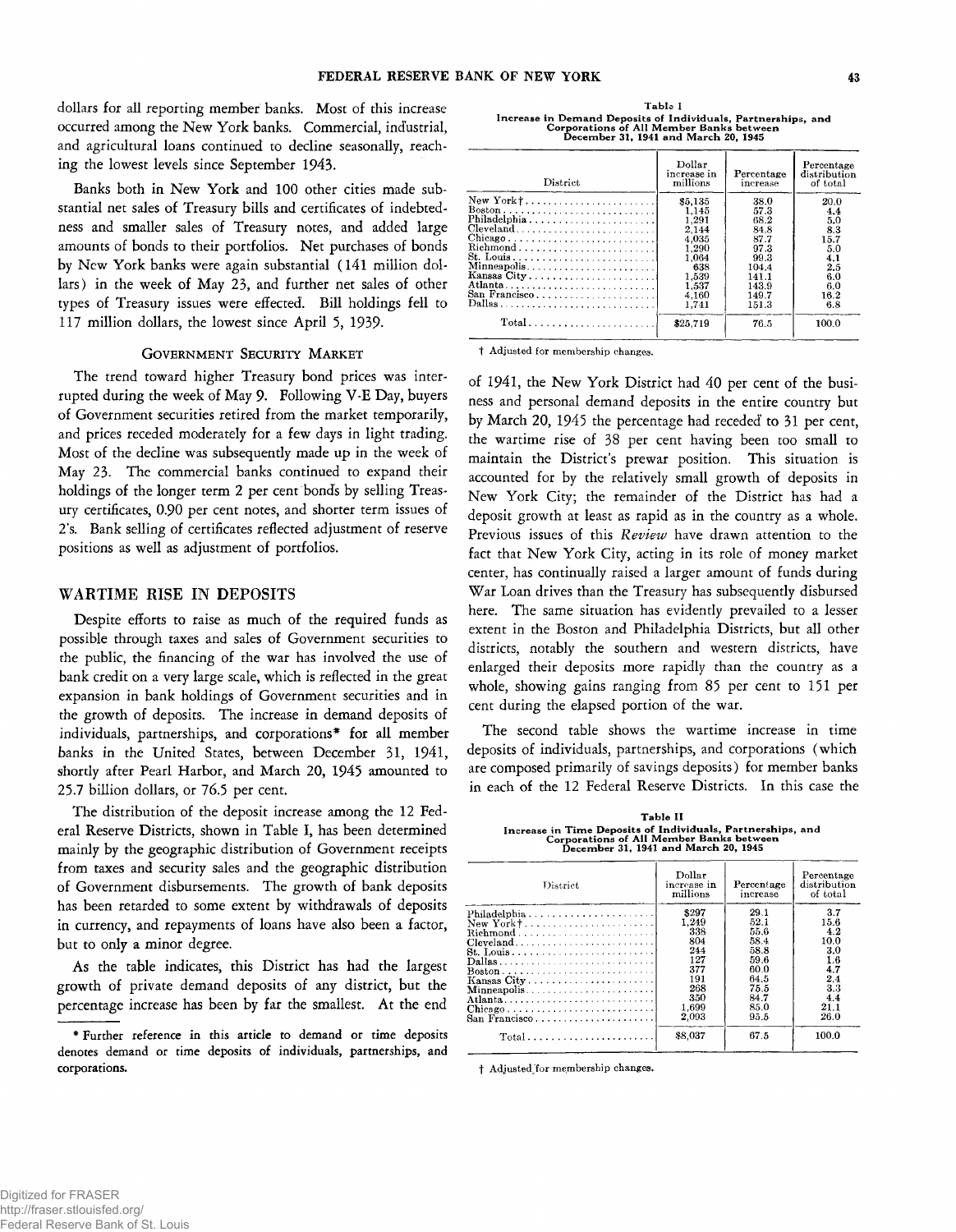increase in dollar volume in the New York District has not been as large as in the Chicago and San Francisco Districts, but its position relative to the country as a whole has not changed as much during the war period as in the case of demand deposits; the proportion of total time deposits in the United States owned by Second District depositors receded from 20 to 18 per cent. The relatively small growth of time deposits, in dollar volume, in the New York District undoubtedly is explained by the much greater development of mutual savings banks in this area than in most other sections of the country. If gains in deposits of mutual savings banks were taken into consideration, the New York District's position would in all probability compare more favorably with the rest of the country.

## **DEPOSIT CHANGES WITHIN THE SECOND DISTRICT**

Wartime gains in business and personal demand deposits for 812 identical member banks in the Second Federal Reserve District have varied widely between individual banks, although there have been no significant differences in the rates of increase among the various geographic sections of the District, except for the much smaller increase in New York City than in other sections. The differences that do exist appear to be much the same between banks in communities of different size as between large and small banks, since the size of banks is generally determined by the size of the community it serves. This conclusion substantiates the findings of this bank's recent survey of ownership of demand deposits, based on reports from a substantial sampling of the banks of the District. This survey indicated that rates of gain in the small banks in the smaller communities were greater than in large city banks, the determining factor having been the proportion of total deposits represented by personal and trade accounts, which rose sharply, compared with the proportion of industrial accounts, which showed less increase.

Table III brings out the differences in the rates of wartime increase in demand deposits in groups of cities of various size and also shows the distribution between groups of the total wartime rise of 5,135 million dollars. It will be noted that percentage increases in demand deposits tend to vary inversely with the size of the cities served by the banks.

Member banks in New York City had three quarters of the District's wartime gain in demand deposits, but these banks in the aggregate showed a much smaller percentage rise than banks in most other cities of the District. This is explained' by the importance in the City of large balances of large manufacturing, other non-trade accounts, and financial institutions, in which gains have been relatively small. In the other groups of cities, the percentage increases in deposits progressed steadily upward, varying from an average of 68.9 per cent in cities of over 100,000 population, to 82.6 per cent in cities with a population of 25-50,000, and 95.3 per cent in the remainder of the

| Table III                                                         |
|-------------------------------------------------------------------|
| Increase in Deposits of Individuals, Partnerships, and Corpora-   |
| tions in 812 Member Banks in the Second Federal Reserve District. |
| between December 31, 1941 and March 20, 1945                      |
| (Dollar amounts in millions)                                      |

| Size of city,                                                                                                                               | Demand deposits                                                        |                                                                                                |                                                                                  | Time deposits                                                |                                                                                            |                                                                                  |  |
|---------------------------------------------------------------------------------------------------------------------------------------------|------------------------------------------------------------------------|------------------------------------------------------------------------------------------------|----------------------------------------------------------------------------------|--------------------------------------------------------------|--------------------------------------------------------------------------------------------|----------------------------------------------------------------------------------|--|
| by population                                                                                                                               | Dollar<br>increase                                                     | increase                                                                                       | Percentage<br>Percentage distribution<br>of total                                | Dollar<br>increase                                           | increase                                                                                   | Percentage<br>Percentage distribution<br>of total                                |  |
| New York $City \ldots \ldots$                                                                                                               | \$3,862                                                                | 32.5                                                                                           | 75.2                                                                             | \$326                                                        | 40.0                                                                                       | 26.1                                                                             |  |
| Total for $12$ cities $\ldots$ .<br>over 100,000 pop.                                                                                       | 598                                                                    | 68.9                                                                                           | 11.6                                                                             | 309                                                          | 57.1                                                                                       | 24.7                                                                             |  |
| Jersey City<br>Albany<br>Bridgeport<br>$Newark$<br>Yonkers<br>Buffalo<br>Elizabeth<br>Syracuse<br>Utica<br>Passaic<br>Rochester<br>Paterson | 23<br>24<br>20<br>185<br>11<br>146<br>12<br>45<br>18<br>16<br>69<br>29 | 21.1<br>45.6<br>62.9<br>70.5<br>72.6<br>73.8<br>81.3<br>85.6<br>87.2<br>88.3<br>104.5<br>111.6 | 0.4<br>0.5<br>0.4<br>3.6<br>0.2<br>2.8<br>0.2<br>0.9<br>0.4<br>0.3<br>1.3<br>0.6 | 32<br>14<br>73<br>9<br>69<br>14<br>18<br>9<br>19<br>20<br>31 | 54.9<br>5.7<br>90.4<br>65.7<br>70.0<br>590<br>71.8<br>35.5<br>40.5<br>69.6<br>49.0<br>62.5 | 2.6<br>0.1<br>1.1<br>5.8<br>0.7<br>5.5<br>1.1<br>1.5<br>0.7<br>1.5<br>1.6<br>2.5 |  |
| Total for 10 cities<br>50-100,000 pcp.                                                                                                      | 78                                                                     | 70.3                                                                                           | 1.5                                                                              | 63                                                           | 53.5                                                                                       | 5.1                                                                              |  |
| Total for 23 cities<br>25-50,000 рор.                                                                                                       | 147                                                                    | 82.6                                                                                           | 2.9                                                                              | 104                                                          | 52.0                                                                                       | 8.3                                                                              |  |
| Remainder of District.<br>below 25,000 pop.                                                                                                 | 450                                                                    | 95.3                                                                                           | 8.8                                                                              | 447                                                          | 61.6                                                                                       | 35.8                                                                             |  |
| Total for District                                                                                                                          | \$5,135                                                                | 38.0                                                                                           | 100.0                                                                            | \$1,249                                                      | 52.0                                                                                       | 100.0                                                                            |  |

District comprising all centers with a population of less than 25,000. It must be emphasized, however, that within any one of the groups of cities, deposit gains in individual cities show an extremely wide range. For example, among the 12 cities of more than 100,000 population (excluding New York City), gains ranged from 21 per cent in the case of Jersey City to 112 per cent for Paterson. Plainly, therefore, there are important exceptions to the general rule. Special factors must be taken into consideration when comparisons between cities are made. For instance, the small rise in Jersey City reflects the rather small proportion of demand deposits in the form of personal and trade accounts, in which deposit increases have been greater than in other types of deposits. Albany also showed a relatively small gain, presumably because of the large numbers of State employees whose salaries have remained relatively fixed during the war period and the absence of large war industries.

The wartime increase in time deposits, which consist mainly of savings deposits, amounted to 1,249 million dollars, or 52 per cent. In contrast to the heavy concentration of demand deposits in New York City banks, time deposits, and' their wartime increase, have been more evenly distributed throughout the District— only 26 per cent of the total increase has been in New York City, 25 per cent in other large cities of over 100,000 population, and 49 per cent in the smaller cities. With the exception of New York City and Albany where competition by mutual savings banks is exceptionally keen, the increases in time deposits at member banks since December 1941 appear to have been much more evenly distributed among the various cities and sections of the District than the increases in demand deposits.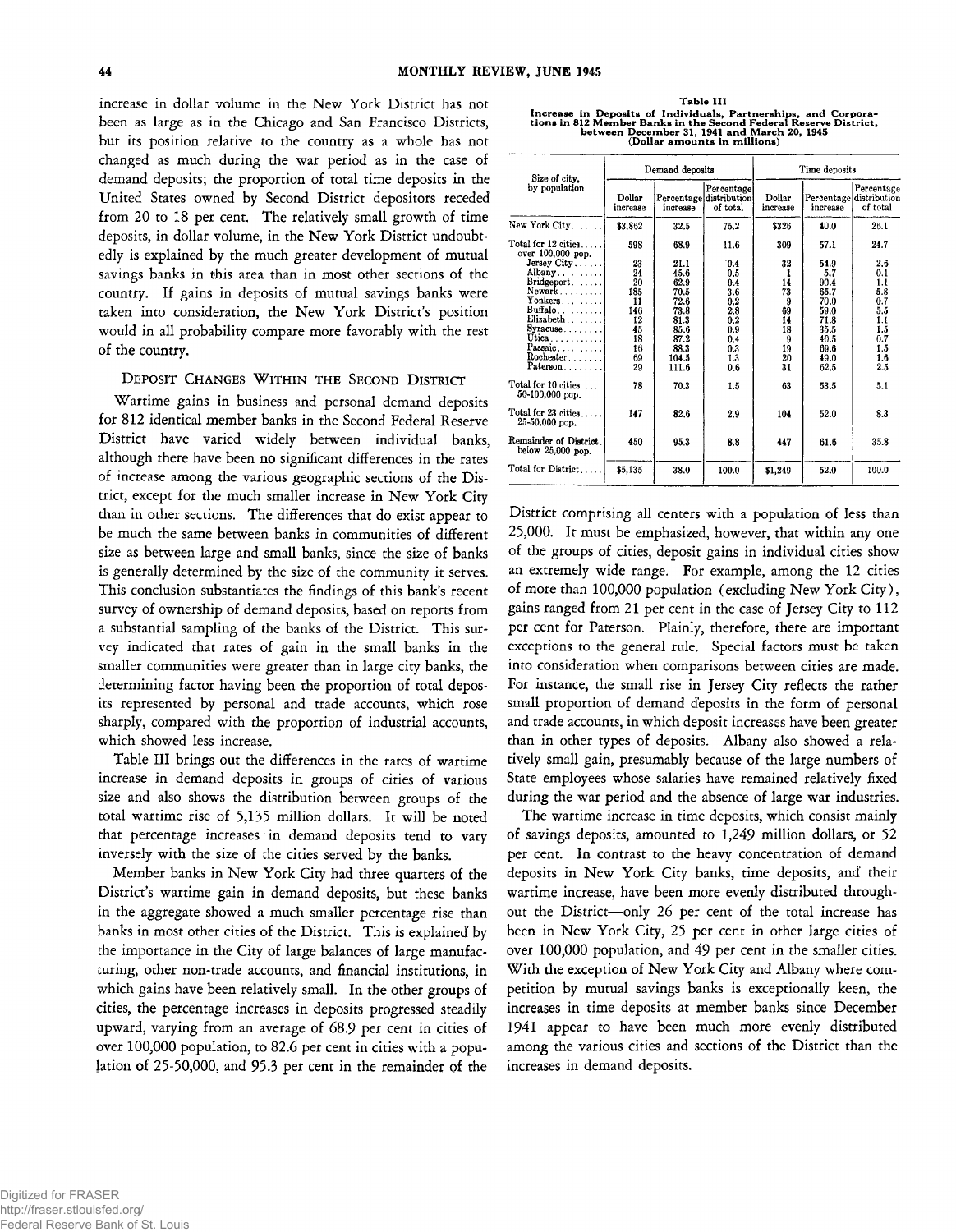# CAPITAL POSITION OF MEMBER BANKS

At the end of 1944 total capital funds of all member banks exceeded the previous peak of 1929 for the first time. Even allowing for the fact that a larger proportion of all commercial banks are now members of the Federal Reserve System than was the case 15 years ago, and that approximately 275 million dollars of capital funds supplied by the Reconstruction Finance Corporation remain to be retired, it is li'kely that capital funds owned by stockholders of member banks are not far from the earlier peak. The accompanying chart traces the cumulative changes in capital funds of all member banks and the principal factors affecting the volume of such funds since 1923. As this chart indicates, there was a very rapid expansion of member bank capital between the end of 1923 and the end of 1929, total capital accounts rising from 4.4 billion dollars to 6.7 billion dollars. A sizable factor in this expansion was the accumulation of undistributed earnings, but there were substantial additions to member bank capital funds through sales of new stock issues, and a smaller factor may have been the merger of nonmember banks with member banks in that period of unusual merger activity.

Practically all of this growth in member bank capital was eliminated by the heavy losses sustained during the severe depression of the early thirties, and many banks found it necessary to strengthen their capital position by selling preferred stock, capital notes, or debentures to the Reconstruction Finance Corporation. Since that time there has been a steady growth in member bank capital funds, which has been considerably accelerated during the war years as a result of the retention of increased profits. Banks generally have followed very conservative policies with respect to the payment of dividends, and have retained a substantial part of their net profits for the purpose of strengthening their capital position and retiring capital supplied by the Reconstruction

Factors Affecting Capital Funds of Member Banks Cumulated since December 31, 1923



Finance Corporation. During the past five years member banks have retained nearly 55 per cent of their net profits for that purpose, and the proportion has risen with the growth in bank earnings. In this District, for example, approximately two thirds of the net profits of member banks in 1944 were added to capital accounts. Although net profits have been nearly as large in the past five years as in the five years ended with 1929, dividend payments have been approximately one-third less. Approximately two thirds of net profits were paid out in dividends in the earlier period, and only one third added to capital accounts.

Partly as a result of the losses of the depression and partly as a result of the rather meager dividend disbursements of the past twelve years or more, banks in general have been unable to obtain new capital at all readily through sales of new stock issues to the public; it is only recently that any sizable issues of bank stock have again been sold. Most of the growth in capital funds of member banks since 1934 has represented undistributed profits; in the past five years 88 per cent of the increase in member bank capital funds was from that source. A considerable part of the remainder doubtless reflects the capital of banks which became members of the Federal Reserve System during that period, as there has been an unusually rapid increase in membership in a number of districts.

Despite the accelerated rise in capital funds of member banks during the war period, the ratio of capital to deposits has declined steadily, as the growth in deposits has been considerably more rapid than the growth in capital funds. The ratio of capital accounts to deposits in all member banks declined from 11.2 per cent at the end of 1939, to 6.3 per cent at the end of 1944. Nevertheless, the capital position of most banks may be considered satisfactory while present conditions prevail since "risk assets" of the banks have shown little, if any, growth during the war period (in fact, in many banks they have declined substantially), and the growth in deposits has been paralleled by a growth in Government security holdings, a considerable part of which is of relatively short maturity. There are, of course, numerous exceptions to the general rule, including banks that are still far short of completing the retirement of capital obtained from the Reconstruction Finance Corporation and other banks whose capital position is considered none too strong even taking into account the present character of their assets.

However, it is chiefly with respect to the postwar period, when the banks may be called upon to assume greater risks, that questions as to the adequacy of bank capital have been raised. It is expected that in the early postwar period bank financing of business will, to a considerable extent, involve the absorption of additional Government securities to release funds now invested by business concerns in such securities. Not all businesses are adequately supplied with liquid assets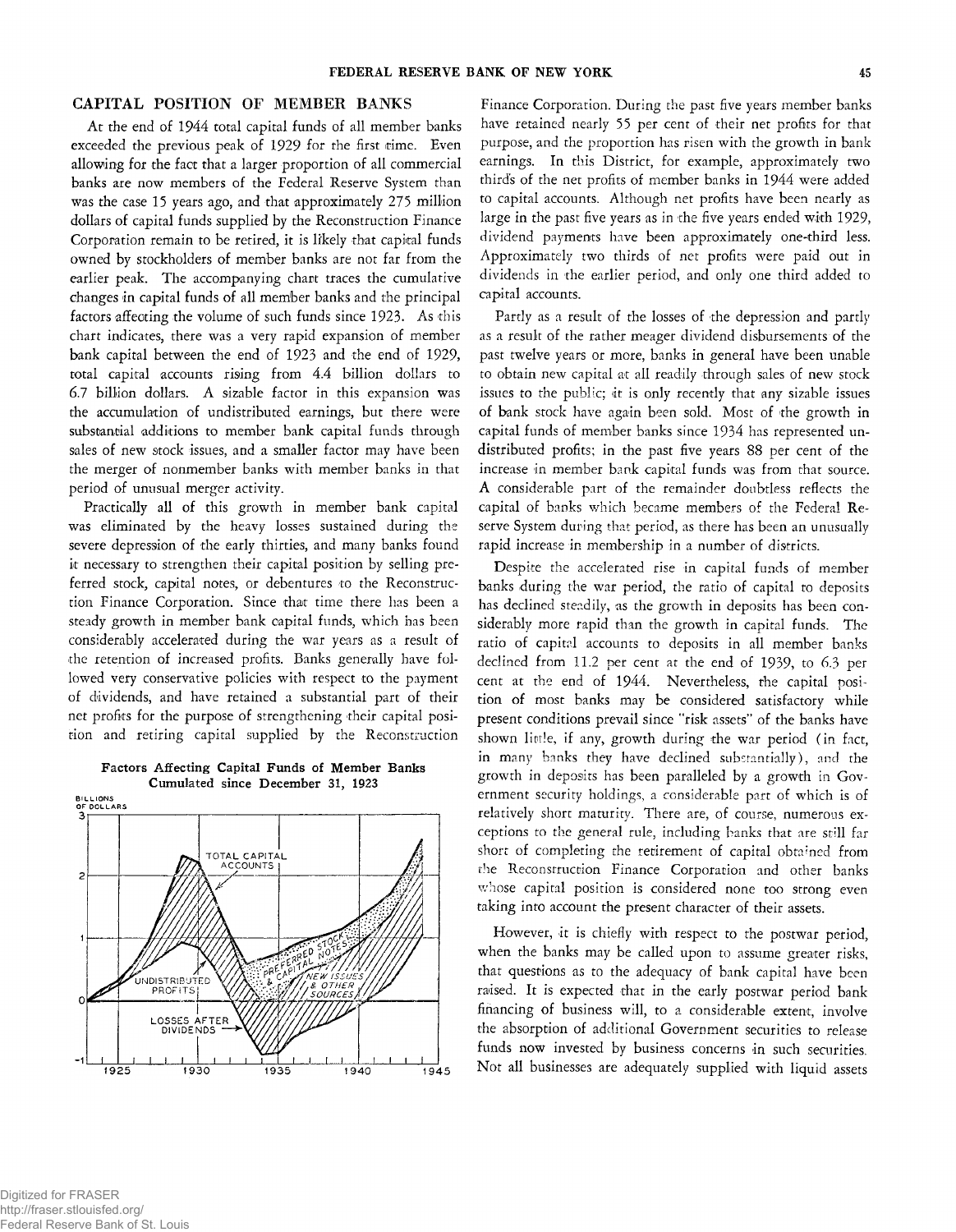in the form of cash or Government securities to meet their anticipated postwar requirements, however, so that some demand for bank loans may develop fairly soon, and such demands may increase considerably if there is a vigorous expansion of business activity following the initial reconversion from wartime operations. It is expected that some bank loans for that purpose will involve an appreciable degree of risk, and for that reason many bankers as well as bank supervisory authorities have felt that it would be desirable for the banks to continue to build up their capital structures so that they will be prepared adequately to finance the requirements of their customers.

The most rapid declines in capital-deposit ratios have occurred in war industry and military training centers, where many banks have had extraordinary deposit increases, ranging from 200 to 500 per cent or more since 1939. Most of such banks have followed conservative policies with respect to the employment of their funds and are well supplied with cash assets and short term Government securities with which to meet any losses of deposits that may occur after the war. To the extent that they remain in a permanently expanded position, they will need additional capital if they are to engage in diversified credit operations. Pending clearer indication of their long-run position, however, many banks are reluctant to undertake major expansions of their capital stock, lest their earnings later prove to be insufficient to support the enlarged capitalization. For the present, therefore, the common tendency of banks is to continue to add considerable portions of their net profits to surplus and reserves, in preference to offering new capital stock for public subscription.

# EMPLOYMENT IN NEW YORK STATE DURING THE WAR

In March 1940, the date of the last Census, approximately 5 million workers were gainfully employed in New York State. More than 800,000 were then reported to be looking for jobs and about 170,000 were provided with public emergency employment. Manpower mobilization got under way slowly with the inception of our defense program but gained momentum in 1941. By the end of 1943, when the labor force reached its wartime peak, the number of employed workers had risen to about 6 million, in spite of a loss of more than one million to the Armed Forces and some *net* outmigration of workers to neighboring States and even to the West Coast. It is not known to what extent the new workers were women and young people who would not normally seek employment, or retired persons who were again drawn into the labor force, but it has been estimated that in November 1943 the number of women working in the State exceeded the March 1940 figure of 1,500,000 by 500,000.

Labor stringencies did not make themselves felt in the New York State labor market as early or as strongly as in many other areas of the United States, but by the fall of 1940 the State's heavy industries had expanded sufficiently to create labor shortages in some of the skilled metal manufacturing trades. As incomes in the nation rose in 1940 and 1941, consumers' goods industries in the State prospered and required many new workers. Shortages of semiskilled and unskilled workers for munitions plants appeared first in 1942 in such war production centers as Buffalo and Elmira. Later on they spread to other areas. At the peak of war production, employment in New York State was roughly 20 per cent higher than in March 1940. This wartime expansion was somewhat smaller than for all urban areas in the United States.

Shifts in employment, by industry, are reflected by data collected for unemployment insurance purposes. While the number of insured employees in manufacturing rose by almost 60 per cent between early 1940 and September 1943, when manufacturing employment in New York State reached its highest level, nonmanufacturing industries were unable to increase their personnel appreciably. Employment in the construction industry expanded rapidly until the fall of 1942, but contracted when the major part of the war building program was completed; it is now about one-third below the 1940 average. In practically every industrial area the number of insured workers in other nonmanufacturing industries rose in 1940 and 1941, but declined as openings for inexperienced workers in war plants became numerous.

The accompanying chart shows the expansion of manufacturing employment by industry groups during this period. Establishments producing metals, machinery, and transportation equipment— working almost entirely on war contracts were responsible for more than two thirds of the wartime increase in employment in the State. However, all other major industry groups also added workers to their payrolls. Military demand for such items as chemicals, uniforms, shoes, optical goods, scientific instruments, and manufactured foods together with growing consumer demand created a large market for the products of light industries. Expansion of their activities was limited only by inadequacy of labor and materials.

Data on covered employment do not show the full expansion of employment in New York State. For example, Federal employees are not insured under the State unemployment compensation system. Their number in the State rose from less than 100,000 at the end of 1939 to 276,000 in October 1943 These figures partly reflect the large number of additional civilian employees in navy yards, arsenals, and depots, and partly the transfer of several Federal agencies to New York City. State and local governments, however, were forced to curtail their staffs during the war period. Another noteworthy rise in employment took place in railroad transportation; in the nation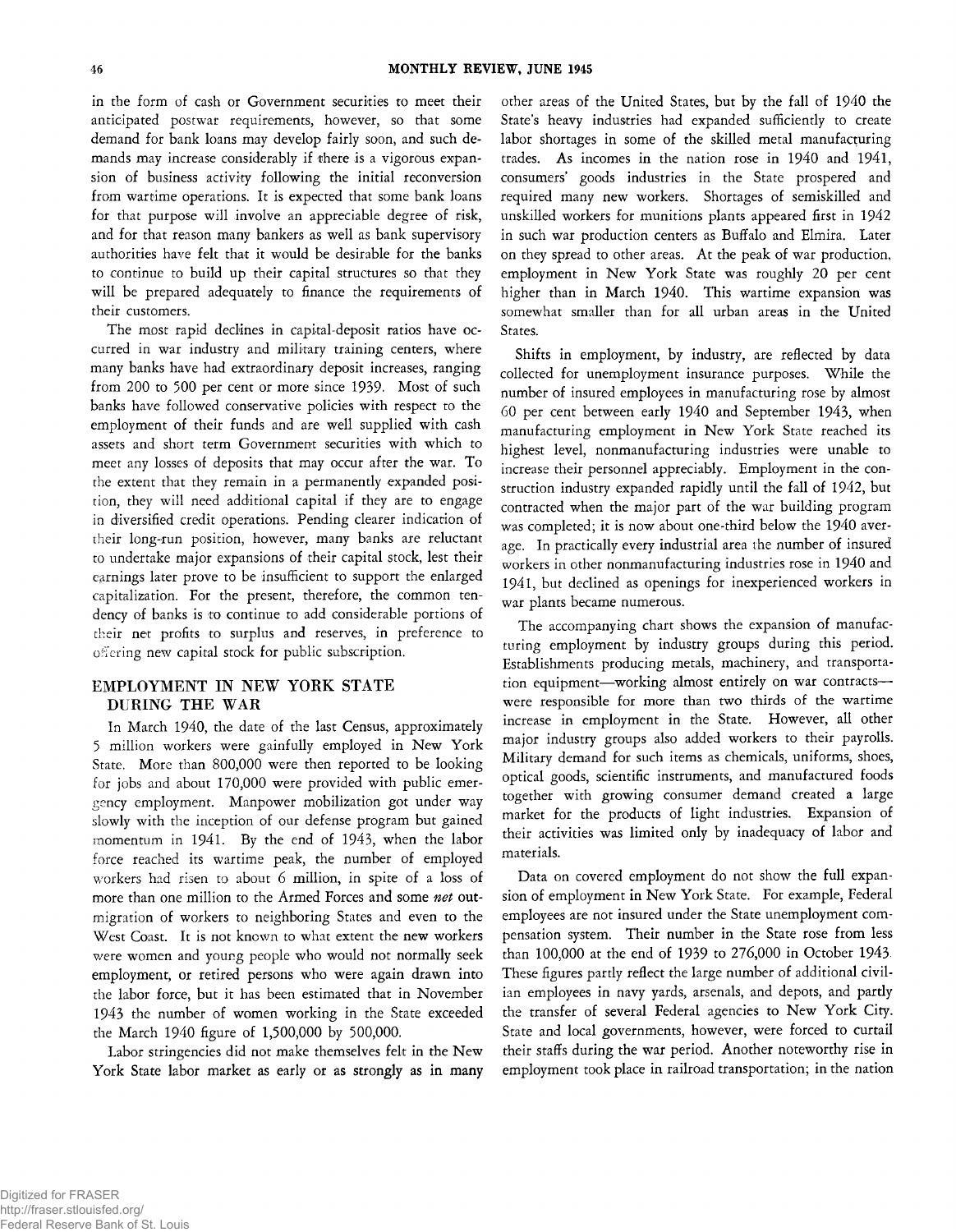**Changes in Manufacturing Employment in New York State**



Source: New York State Department of Labor data on employment covered by unemployment insurance.

the number of railroad workers increased by about 35 per cent between January 1940 and the end of 1943. Among the uninsured groups of workers there were others which did not increase appreciably or which even contracted. This applies particularly to firms employing fewer than four persons, *a* category which consists almost entirely of retail stores and service establishments. Agricultural and domestic employment declined after Pearl Harbor as many farm and domestic workers took jobs in war plants.

Among the industrial areas of the State, New York City has been the least affected by manpower shortages. It is the only area in the State which the War Manpower Commission classified throughout the war as "an area where a substantial labor reserve will exist after six months." The number of workers in all covered establishments rose only 15 per cent between 1940 and the wartime peak in November 1943. This relatively small advance must be attributed to the predominance of consumers' goods and service industries in the City.

In contrast, the Buffalo industrial area, comprising Erie and Niagara Counties, saw an expansion of 55 per cent in covered employment during the same period. Large increases occurred in the aircraft industry, and in the nonferrous metal and machinery groups. Buffalo's largest industry before the war— the iron and steel industry— expanded until 1942, but has been losing workers since then. The Buffalo area is the only one in the State which was listed consistently as an area of acute labor shortage by the War Manpower Commission.

Rochester, the third largest industrial area in the State, experienced an increase of 36 per cent in covered employment. The largest number of workers was added by firms producing optical goods, photographic equipment, and scientific instruments. Increases in employment were also sizable for

machinery and ordnance plants. Rochester's apparel manufacturing establishments, mainly men's clothing firms, lost workers, while the New York branch of the industry was able to maintain prewar employment levels.

In the Albany-Schenectady-Troy area the employment rise in the electrical machinery industry accounted for the largest part of the 39 per cent increase in covered jobs. The large railroad repair yards in Albany and a Government arsenal also added a considerable number of workers to their payrolls.

The maximum wartime rise in covered employment in Syracuse was 32 per cent. Metals and machinery plants provided more than half of all jobs in manufacturing in Syracuse even before the war. Between 1940 and November 1943 employment in this group nearly doubled, while employment in the group of other manufacturing industries and nonmanufacturing remained practically unchanged.

With a gain of almost 75 per cent in covered employment between 1940 and November 1943, Elmira ranked first among the smaller industrial areas of the State in wartime expansion. Heavy durable goods industries dominated the economic life of that city before and during the war. In the Utica area employment in covered establishments had expanded by about 31 per cent by the summer of 1942. Because shoe producers, who provided almost half of all covered jobs in Binghamton in 1940, operated with fewer employees than before the war, the region experienced the smallest employment increase in insured industries among the Upstate areas.

Although in the fall of 1943 total employment was at a peak level in the State as a whole, in some areas— notably Buffalo, Albany, Elmira, and Utica— the turning point was reached earlier. Covered employment in Utica has already dropped by about 20 per cent below its highest wartime level. Buffalo, Albany, and Elmira have experienced declines ranging from 10 to 15 per cent; in other areas of the State the contraction has been insignificant.

Lower employment levels reflect mainly scattered lay-offs in certain areas of the State, the withdrawal of some emergency workers from the labor market, and inductions into the armed forces, which thus far have continued to exceed additions to the labor force from the ranks of war veterans. In spite of some decline in war output no extensive reconversion to peacetime production has been possible yet. Within a few months the labor situation will become easier. It is expected that after July 1 manpower controls will be completely revoked in at least half of the State's labor market areas and will be eased in others.

### DEPARTMENT STORE TRADE

During the first five months of this year the seasonally adjusted index of department store sales for the Second Dis-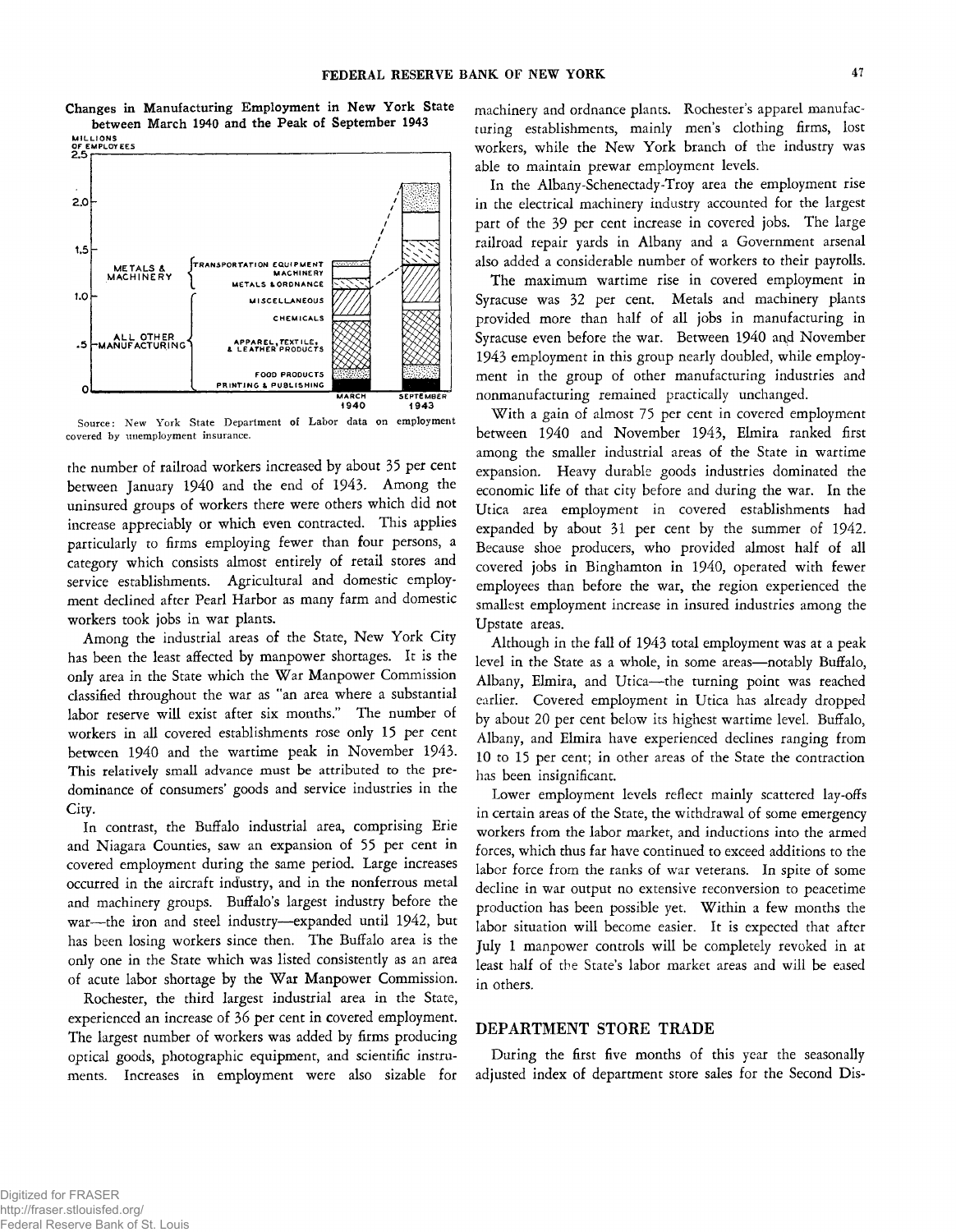**D epartm ent and Apparel Store Sales and Stocks, Second Federal Reserve D istrict, Percentage Change from the Preceding Year**

|                                                                                                                                                                                                                                                                                                                                                                                                                                                                                                                                                                                                                | Net Sales                                                                                                                                                                                                                                               |                                                                                                                                                                                                          |                                                                                                                                                                                                               |
|----------------------------------------------------------------------------------------------------------------------------------------------------------------------------------------------------------------------------------------------------------------------------------------------------------------------------------------------------------------------------------------------------------------------------------------------------------------------------------------------------------------------------------------------------------------------------------------------------------------|---------------------------------------------------------------------------------------------------------------------------------------------------------------------------------------------------------------------------------------------------------|----------------------------------------------------------------------------------------------------------------------------------------------------------------------------------------------------------|---------------------------------------------------------------------------------------------------------------------------------------------------------------------------------------------------------------|
| Locality                                                                                                                                                                                                                                                                                                                                                                                                                                                                                                                                                                                                       | April 1945                                                                                                                                                                                                                                              | Jan. through<br>April 1945                                                                                                                                                                               | Stocks on<br>hand<br>April 30, 1945                                                                                                                                                                           |
| Department stores, Second District<br>New York City<br>Northern New Jersey<br>Newark<br>Westchester and Fairfield Counties<br>$\text{Bridgeport} \dots \dots \dots \dots \dots \dots$<br>Lower Hudson River Valley<br>$Poughkeepsie \ldots \ldots \ldots$<br>Upper Hudson River Valley<br>Albany<br>$S$ chenectady<br>Central New York State<br>Mohawk River Valley<br>Utica<br>Northern New York State<br>Southern New York State<br>$\text{Binghamton} \dots \dots \dots \dots \dots \dots$<br>Elmira<br>Western New York State<br>$\text{Buffalo}\dots\dots\dots\dots\dots\dots\dots\dots$<br>Niagara Falls | $\begin{array}{c} + & 4 \\ + & 7 \\ + & 4 \\ + & 5 \end{array}$<br>$\overline{\phantom{0}}$<br>$\Omega$<br>$-5$<br>$-6$<br>$+2$<br>$+2$<br>$9$<br>4<br>Ξ<br>$\overline{2}$<br>$-14$<br>$-16$<br>$+3$<br>+ 2<br>5<br>$-4$<br>$-10$<br>$-1$<br>$-11$<br>0 | $+15$<br>$+17$<br>$+16$<br>$+16$<br>$+12$<br>$+8$<br>$+17$<br>$+17$<br>$+14$<br>$+17$<br>$+12$<br>$+13$<br>$+8$<br>$+7$<br>$+16$<br>$+26$<br>$+15$<br>$+18$<br>$+10$<br>$+11$<br>$+$ 8<br>$+11$<br>$+14$ | $+12$<br>$+15$<br>$+12$<br>$+13$<br>$+11$<br>$\boldsymbol{2}$<br>$+3$<br>$\tilde{\rm o}$<br>$\begin{array}{c} +7 \\ -6 \end{array}$<br>-6<br>-5<br>$^{+13}$<br>-8<br>6<br>9<br>$+6$<br>$+4$<br>$-11$<br>$+11$ |
| Apparel stores (chiefly New York City).                                                                                                                                                                                                                                                                                                                                                                                                                                                                                                                                                                        | + 5                                                                                                                                                                                                                                                     | $+22$                                                                                                                                                                                                    | $+9$                                                                                                                                                                                                          |

**Indexes of D epartm ent Store Sales and Stocks Second Federal Reserve District (1935-39 average = 100 per cent)**

|                                            | 1944  | 1945 |      |      |
|--------------------------------------------|-------|------|------|------|
| Item                                       | April | Feb. | Mar. | Apr. |
| Sales (average daily), unadjusted          | 137r  | 137  | 176  | 143  |
| Sales (average daily), seasonally adjusted | 141   | 166  | 189  | 150  |
|                                            | 142   | 145  | 155  | 164  |
| Stocks, seasonally adjusted                | 140   | 152  | 154  | 162  |

*r* **Revised.**

trict averaged 9 per cent above the 1944 yearly average. Virtually the entire gain took place in February and March when sales were stimulated by fears of impending shortages and by the increased tendency to purchase higher priced merchandise. Sales in April dropped sharply to the January level; during May the adjusted index is estimated to have increased moderately.

The dollar volume of sales so far this year is 60 per cent above the 1939 level. Based on 1939 census data, one quarter of consumers' purchases of department store type merchandise during that year were made in department stores. Apparel stores sold 21 per cent and furniture stores 7 per cent. The remaining 47 per cent was divided among the small specialty line stores. Using data compiled from the apparel and furniture stores reporting to this bank together with the department store data by departments (as an indication of the trend of sales for each particular type of specialty store), it is estimated that furniture and specialty stores have each lost 2 per cent of their prewar share of the business, and' the department and apparel stores have shared equally in the gain.

Homefurnishing sales in department stores increased 25 per cent from 1939 to 1941, but are now a little below the 1941 peak. Furniture store sales, however, increased only 15 per cent from 1939 to 1941, and are now slightly below the 1939 level. The merchandise composition of sales varies considerably for these two types of retailers, however. Furniture accounts for about one third of all homefurnishing sales in the department stores and three fifths of total furniture store sales. An analysis of these figures shows that department store sales of furniture have not differed appreciably from total homefurnishing sales.

The explanation for the relatively unfavorable showing of the furniture stores may lie partly in the greater proportion of instalment sales in furniture stores than in department stores and the effects of instalment credit restrictions during the war, and partly in the greater success of department stores in obtaining merchandise. During the summer of 1942, department store stocks of homefurnishings expanded more sharply than furniture store stocks. Although the merchandise on hand is now substantially below the 1942 peak, the dollar value of homefurnishing stocks at the department stores is 12 per cent above that at the close of 1939, compared with an increase of only 5 per cent for the furniture stores.

Total women's and men's wear sales in department stores have increased 50 per cent since 1939 while apparel store sales rose 60 per cent during this period. Although the trends in sales of women's and men's wear have differed considerably, men's wear accounts for a small part of the total in both types of stores. The total dollar volume of stocks of women's and men's wear for both the department and apparel stores has increased about 75 per cent since 1939-

**Indexes of Business**

|                                                                                            | 1944     | 1945     |          |          |
|--------------------------------------------------------------------------------------------|----------|----------|----------|----------|
| Index                                                                                      | April    | Feb.     | March    | April    |
| Industrial production*, $1935-39 = 100$<br>(Board of Governors, Federal Reserve<br>Sustem) | 239      | 236      | 235      | 231p     |
| Electric power output*, $1935-39=100$ <sup>+</sup><br>(Federal Reserve Bank of New York)   | 206r     | 206r     | 205r     | 206p     |
| Ton-miles of railway freight*, $1935-39 = 100$<br>(Federal Reserve Bank of New York)       | 243      | 231      | 238p     |          |
| Sales of all retail stores*, $1935-39=100$<br>(Department of Commerce)                     | 170      | 195      | 196p     |          |
| Factory employment<br>United States, $1939 = 100$ .<br>.<br>(Bureau of Labor Statistics)   | 169      | 160      | 158      | 155p     |
| New York State, $1935-39 = 100$<br>(New York State Dept. of Labor)                         | 152      | 143      | 143      | 141p     |
| Factory payrolls<br>United States, $1939 = 100$<br>(Bureau of Labor Statistics)            | 335      | 329      | 326p     |          |
| New York State, $1935-39 = 100$<br>(New York State Dept. of Labor)                         | 236      | 290      | 294      | 284n     |
| Income payments*, $1935-39 = 100$<br>(Department of Commerce)                              | 231      | 245      | 245v     |          |
| Wage rates, $1926 = 100, \ldots, \ldots$<br>(Federal Reserve Bank of New York)             | 163      | 169      | 169p     |          |
| Cost of living, $1935-39 = 100$<br>(Bureau of Labor Statistics)                            | 125      | 127      | 127      | 127p     |
| Velocity of demand deposits*, $1935-39 = 100$<br>(Federal Reserve Bank of New York)        |          |          |          |          |
| $New York City \ldots \ldots \ldots \ldots \ldots$<br>Outside New York City                | 73<br>76 | 85<br>74 | 76<br>75 | 76<br>73 |

\* Adjusted for seasonal variation. p Preliminary. *r* Revised. fSeries revised to exclude production by railway and railroad and New York City Transit System plants.